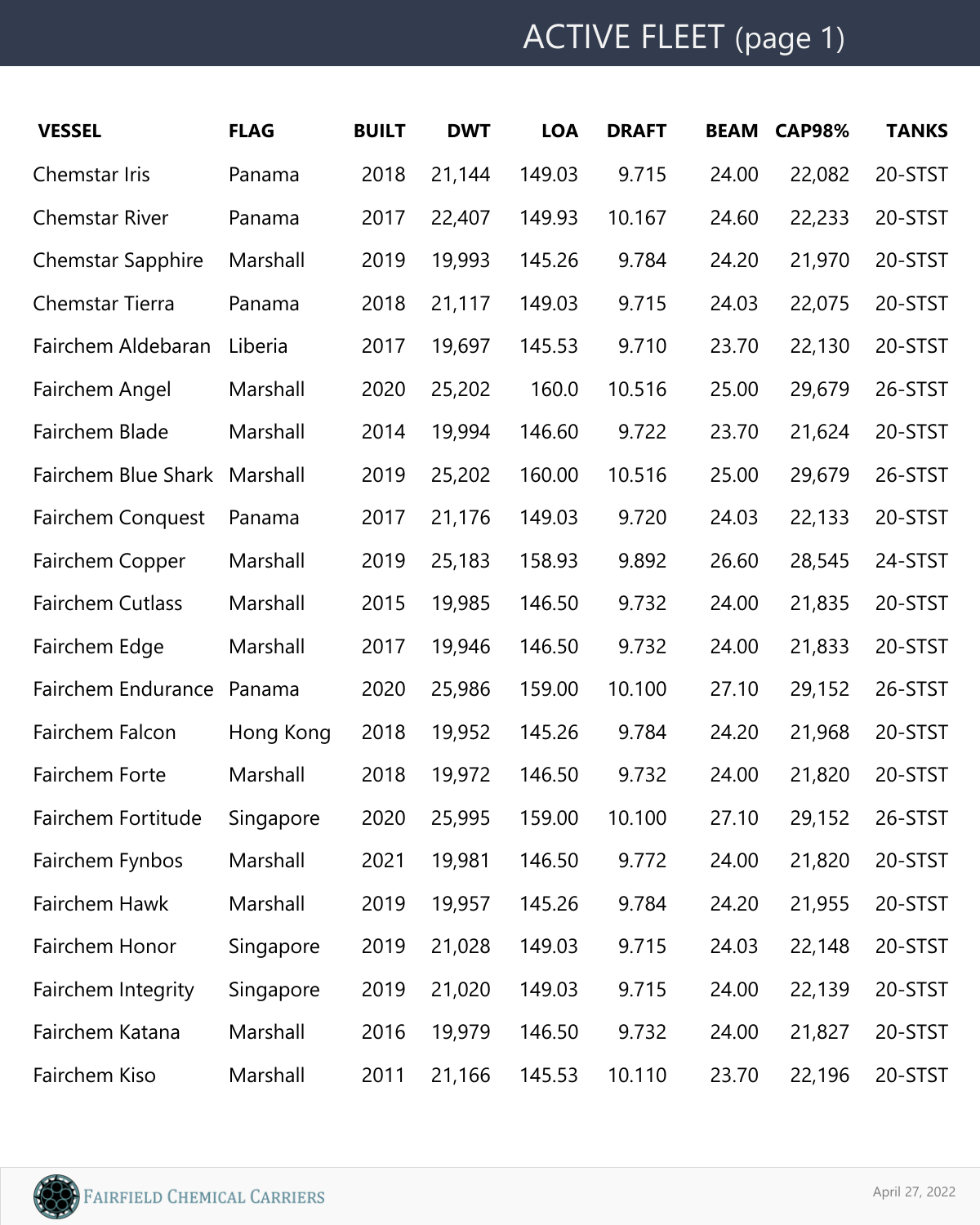## ACTIVE FLEET (page 2)

| <b>VESSEL</b>           | <b>FLAG</b> | <b>BUILT</b> | <b>DWT</b> | <b>LOA</b> | <b>DRAFT</b> | <b>BEAM</b> | <b>CAP98%</b> | <b>TANKS</b> |
|-------------------------|-------------|--------------|------------|------------|--------------|-------------|---------------|--------------|
| Fairchem Loyalty        | Singapore   | 2019         | 22,322     | 149.93     | 10.167       | 24.60       | 22,236        | 20-STST      |
| Fairchem Mako           | Marshall    | 2018         | 25,170     | 158.93     | 9.892        | 26.60       | 28,559        | 24-STST      |
| Fairchem Protea         | Marshall    | 2021         | 19,959     | 146.5      | 9.772        | 24.00       | 21,816        | 20-STST      |
| Fairchem Restio         | Marshall    | 2022         | 19,971     | 146.5      | 9.772        | 24.00       | 21,832        | 20-STST      |
| Fairchem Rooibos        | Marshall    | 2022         | 19,992     | 146.5      | 9.772        | 24.00       | 21,832        | 20-STST      |
| Fairchem Sabre          | Marshall    | 2013         | 19,994     | 146.6      | 9.722        | 23.73       | 21,625        | 20-STST      |
| <b>Fairchem Success</b> | Panama      | 2017         | 22,346     | 149.93     | 10.167       | 24.60       | 22,240        | 20-STST      |
| Fairchem Sword          | Marshall    | 2013         | 19,992     | 146.6      | 9.722        | 23.73       | 21,631        | 20-STST      |
| Fairchem Thresher       | Marshall    | 2019         | 25,175     | 158.93     | 9.892        | 26.60       | 28,546        | 24-STST      |
| Fairchem Tiger          | Marshall    | 2019         | 25,179     | 158.93     | 9.892        | 26.60       | 28,557        | 24-STST      |
| Fairchem Triumph        | Panama      | 2017         | 22,354     | 149.93     | 10.167       | 24.60       | 22,234        | 20-STST      |
| Fairchem Valor          | Singapore   | 2019         | 22,292     | 149.93     | 10.167       | 24.60       | 22,239        | 20-STST      |
| Fairchem Victory        | Panama      | 2016         | 21,193     | 149.03     | 9.715        | 24.00       | 22,131        | 20-STST      |
| <b>Stream Arctic</b>    | Marshall    | 2018         | 19,978     | 146.50     | 9.762        | 24.00       | 21,825        | 20-STST      |
| <b>Stream Atlantic</b>  | Marshall    | 2019         | 19,998     | 146.50     | 9.762        | 24.00       | 21,825        | 20-STST      |
| <b>Stream Baltic</b>    | Marshall    | 2019         | 19,999     | 146.50     | 9.762        | 24.00       | 21,824        | 20-STST      |
| <b>Stream Pacific</b>   | Marshall    | 2019         | 19,999     | 146.50     | 9.762        | 24.00       | 21,832        | 20-STST      |